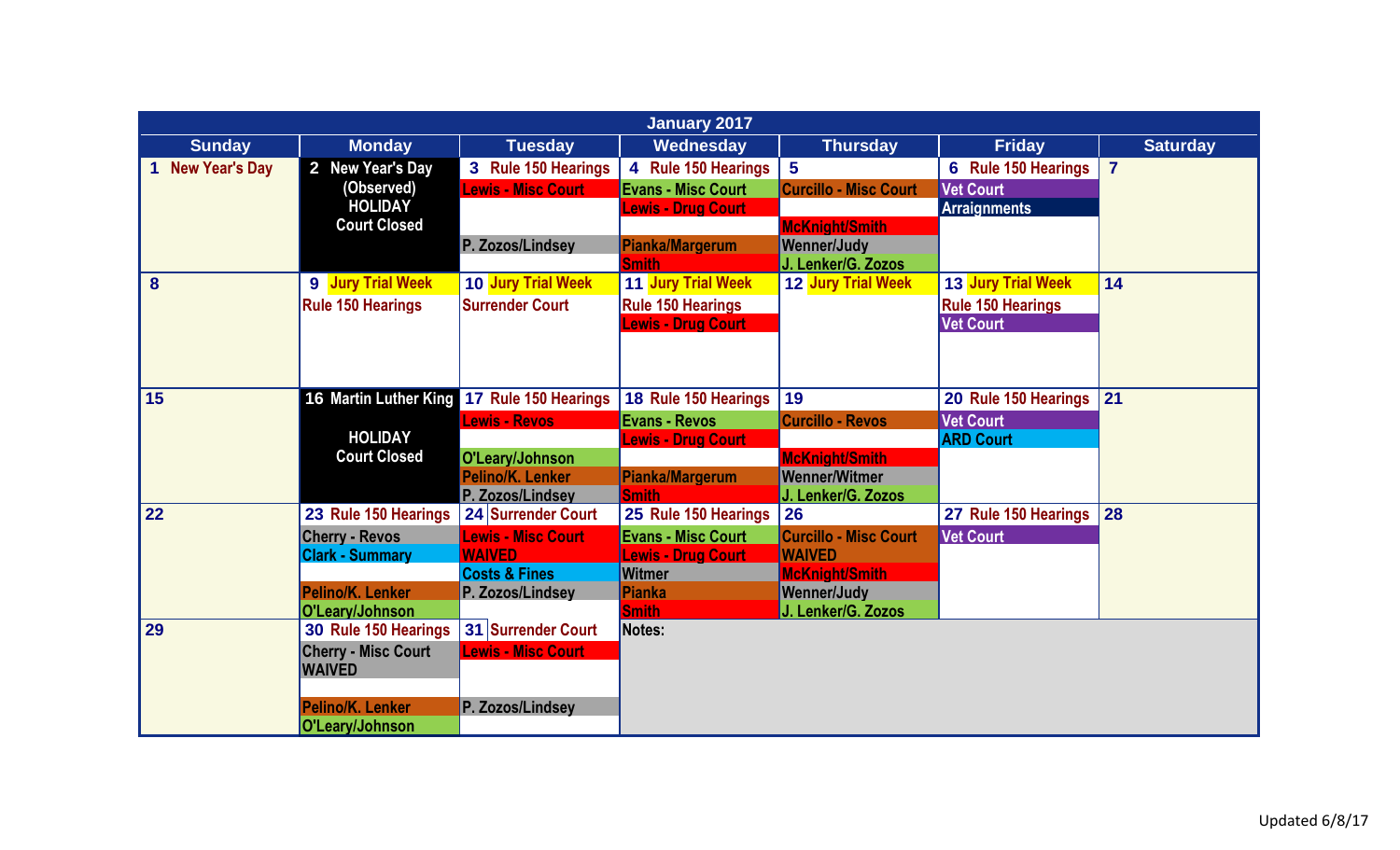|                | <b>February 2017</b>     |                                                    |                                                         |                              |                                      |                         |  |  |  |
|----------------|--------------------------|----------------------------------------------------|---------------------------------------------------------|------------------------------|--------------------------------------|-------------------------|--|--|--|
| <b>Sunday</b>  | <b>Monday</b>            | <b>Tuesday</b>                                     | Wednesday                                               | <b>Thursday</b>              | <b>Friday</b>                        | <b>Saturday</b>         |  |  |  |
|                |                          |                                                    | <b>Rule 150 Hearings</b>                                | $\overline{2}$               | 3 Rule 150 Hearings                  | $\overline{\mathbf{4}}$ |  |  |  |
|                |                          |                                                    | <b>Evans - Misc Court</b>                               | <b>Curcillo - Misc Court</b> | <b>Vet Court</b>                     |                         |  |  |  |
|                |                          |                                                    | <b>Lewis - Drug Court</b>                               |                              | <b>Arraignments</b>                  |                         |  |  |  |
|                |                          |                                                    |                                                         | <b>McKnight/Smith</b>        |                                      |                         |  |  |  |
|                |                          |                                                    | Pianka/Margerum                                         | <b>Wenner/Witmer</b>         |                                      |                         |  |  |  |
| $5\phantom{1}$ |                          |                                                    | <b>Smith</b>                                            | J. Lenker/G. Zozos           |                                      | 11                      |  |  |  |
|                | 6 Rule 150 Hearings      | 7 Surrender Court                                  | 8 Rule 150 Hearings                                     | 9                            | 10 Rule 150 Hearings                 |                         |  |  |  |
|                |                          | <b>Lewis - Misc Court</b>                          | <b>Cherry - Misc Court</b><br><b>Evans - Misc Court</b> | <b>Curcillo - Misc Court</b> | <b>Vet Court</b>                     |                         |  |  |  |
|                | <b>Judy/Witmer</b>       |                                                    | <b>Lewis - Drug Court</b>                               | <b>McKnight/Smith</b>        |                                      |                         |  |  |  |
|                | Pelino/K. Lenker         | P. Zozos/Lindsey                                   | <b>Pianka</b>                                           | <b>Wenner/Judy</b>           |                                      |                         |  |  |  |
|                | O'Leary/Johnson          |                                                    | <b>Smith</b>                                            | J. Lenker/G. Zozos           |                                      |                         |  |  |  |
| 12             | 13 Jury Trial Week       | 14 Jury Trial Week                                 | 15 Jury Trial Week                                      | 16 Jury Trial Week           | 17 Jury Trial Week                   | 18                      |  |  |  |
|                | <b>Rule 150 Hearings</b> | <b>Surrender Court</b>                             | <b>Rule 150 Hearings</b>                                |                              | <b>Rule 150 Hearings</b>             |                         |  |  |  |
|                |                          |                                                    | <b>Lewis - Drug Court</b>                               |                              | <b>Vet Court</b>                     |                         |  |  |  |
|                |                          |                                                    |                                                         |                              |                                      |                         |  |  |  |
| 19             | 20 Presidents Day        | 21 Rule 150 Hearings                               | 22 Rule 150 Hearings                                    | 23                           | 24 Rule 150 Hearings                 | 25                      |  |  |  |
|                |                          |                                                    |                                                         |                              |                                      |                         |  |  |  |
|                | <b>HOLIDAY</b>           | <b>Cherry - Misc Court</b><br><b>Lewis - Revos</b> | <b>Evans - Revos</b>                                    | <b>Curcillo - Revos</b>      | <b>Vet Court</b><br><b>ARD Court</b> |                         |  |  |  |
|                | <b>Court Closed</b>      |                                                    | <b>Lewis - Drug Court</b><br>P. Zozos/Lindsey           | <b>McKnight/Smith</b>        |                                      |                         |  |  |  |
|                |                          |                                                    | Pianka/Margerum                                         | <b>Wenner/Witmer</b>         |                                      |                         |  |  |  |
|                |                          |                                                    | <b>Smith</b>                                            | J. Lenker/G. Zozos           |                                      |                         |  |  |  |
| 26             | 27 Rule 150 Hearings     | 28 Surrender Court                                 | Notes:                                                  |                              |                                      |                         |  |  |  |
|                | <b>Cherry - Revos</b>    | <b>Lewis - Misc Court</b>                          |                                                         |                              |                                      |                         |  |  |  |
|                | <b>Clark - Summary</b>   |                                                    |                                                         |                              |                                      |                         |  |  |  |
|                | Pelino/K. Lenker         | P. Zozos/Lindsev                                   |                                                         |                              |                                      |                         |  |  |  |
|                | O'Leary/Johnson          |                                                    |                                                         |                              |                                      |                         |  |  |  |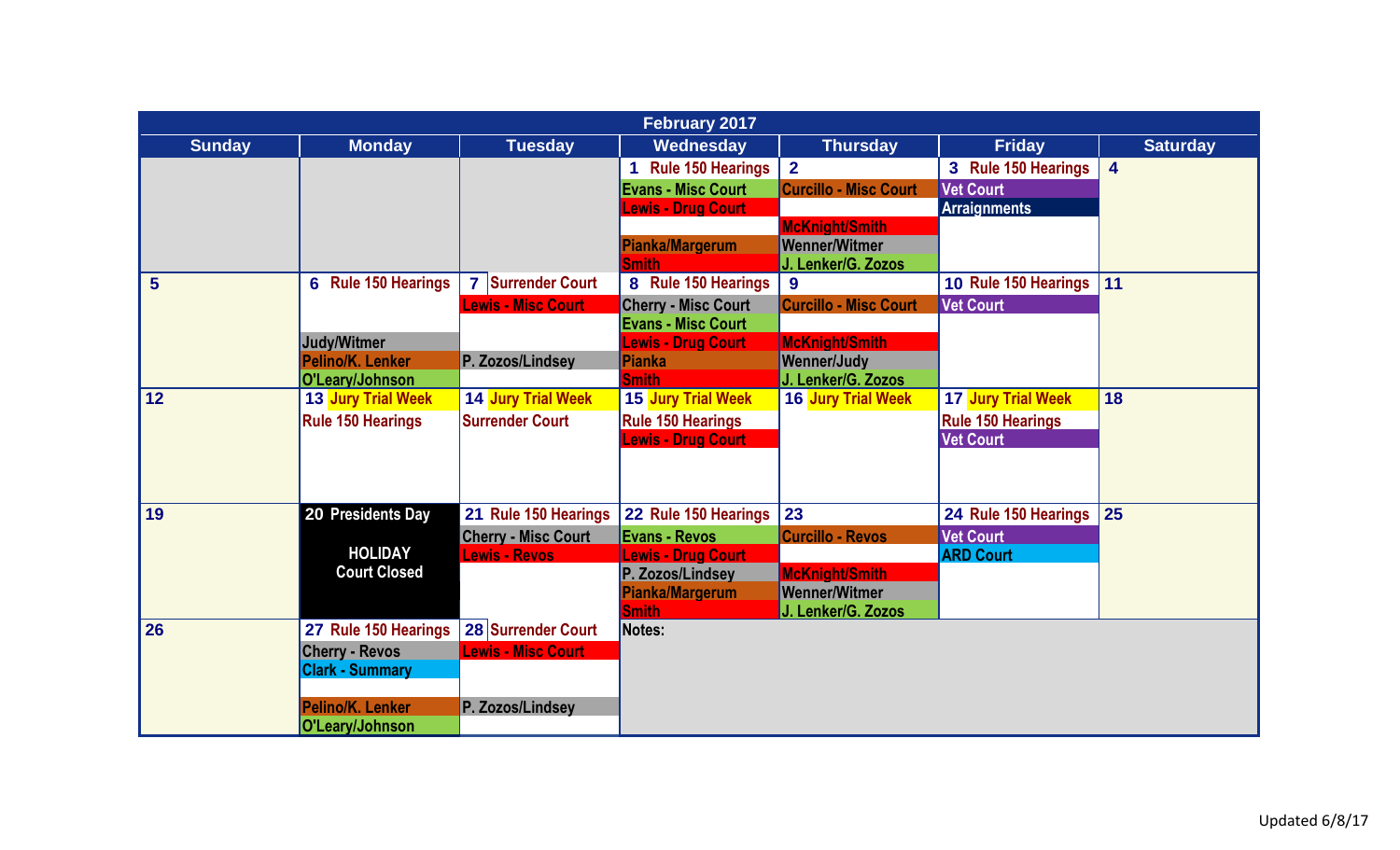|                |                            |                           | <b>March 2017</b>         |                              |                           |                         |
|----------------|----------------------------|---------------------------|---------------------------|------------------------------|---------------------------|-------------------------|
| <b>Sunday</b>  | <b>Monday</b>              | <b>Tuesday</b>            | Wednesday                 | <b>Thursday</b>              | <b>Friday</b>             | <b>Saturday</b>         |
|                |                            |                           | <b>Rule 150 Hearings</b>  | $\overline{2}$               | 3 Rule 150 Hearings       | $\overline{\mathbf{4}}$ |
|                |                            |                           | <b>Evans - Misc Court</b> | <b>Curcillo - Misc Court</b> | <b>Vet Court</b>          |                         |
|                |                            |                           | <b>Lewis - Drug Court</b> |                              | <b>Arraignments</b>       |                         |
|                |                            |                           | Witmer                    | <b>McKnight/Smith</b>        |                           |                         |
|                |                            |                           | Pianka                    | <b>Wenner/Judy</b>           |                           |                         |
|                |                            |                           | <b>Smith</b>              | J. Lenker/G. Zozos           |                           |                         |
| $5\phantom{1}$ | 6 Rule 150 Hearings        | 7 Surrender Court         | 8 Rule 150 Hearings       | $\boldsymbol{9}$             | 10 Rule 150 Hearings      | 11                      |
|                | <b>Cherry - Misc Court</b> | <b>Lewis - Misc Court</b> | <b>Evans - Misc Court</b> | <b>Curcillo - Misc Court</b> | <b>Vet Court</b>          |                         |
|                | <b>WAIVED</b>              | <b>WAIVED</b>             | <b>WAIVED</b>             | <b>WAIVED</b>                |                           |                         |
|                |                            |                           | <b>Lewis - Drug Court</b> | <b>McKnight/Smith</b>        |                           |                         |
|                | Pelino/K. Lenker           | P. Zozos/Lindsey          | Pianka/Margerum           | <b>Wenner/Witmer</b>         |                           |                         |
| 12             | O'Leary/Johnson            |                           | <b>Smith</b>              | J. Lenker/G. Zozos           |                           | 18                      |
|                | 13 Jury Trial Week         | 14 Jury Trial Week        | 15 Jury Trial Week        | <b>16 Jury Trial Week</b>    | <b>17 Jury Trial Week</b> |                         |
|                | <b>Rule 150 Hearings</b>   | <b>Surrender Court</b>    | <b>Rule 150 Hearings</b>  |                              | <b>Rule 150 Hearings</b>  |                         |
|                |                            |                           | <b>Lewis - Drug Court</b> |                              | <b>Vet Court</b>          |                         |
|                |                            |                           |                           |                              |                           |                         |
|                |                            |                           |                           |                              |                           |                         |
| 19             | 20 Rule 150 Hearings       | 21 Surrender Court        | 22 Rule 150 Hearings      | 23                           | 24 Rule 150 Hearings      | 25                      |
|                | <b>Cherry - Revos</b>      | <b>Lewis - Revos</b>      | <b>Evans - Revos</b>      | <b>Curcillo - Revos</b>      | <b>Vet Court</b>          |                         |
|                |                            |                           | <b>Lewis - Drug Court</b> |                              | <b>ARD Court</b>          |                         |
|                |                            | <b>Costs &amp; Fines</b>  |                           | <b>McKnight/Smith</b>        |                           |                         |
|                | Pelino/K. Lenker           | P. Zozos/Lindsey          | Pianka/Margerum           | <b>Wenner/Judy</b>           |                           |                         |
|                | O'Leary/Johnson            |                           | <b>Smith</b>              | J. Lenker/G. Zozos           |                           |                         |
| 26             | 27 Rule 150 Hearings       | 28 Surrender Court        | 29 Rule 150 Hearings      | 30                           | 31 Rule 150 Hearings      | Notes:                  |
|                | <b>Cherry - Misc Court</b> | <b>Lewis - Misc Court</b> | <b>Evans - Misc Court</b> | <b>Curcillo - Misc Court</b> | <b>Vet Court</b>          |                         |
|                | <b>Clark - Summary</b>     |                           | <b>Lewis - Drug Court</b> |                              |                           |                         |
|                |                            |                           | Judy                      | <b>McKnight/Smith</b>        |                           |                         |
|                | Pelino/K. Lenker           | P. Zozos/Lindsey          | <b>Pianka</b>             | <b>Wenner/Witmer</b>         |                           |                         |
|                | O'Leary/Johnson            |                           | <b>Smith</b>              | J. Lenker/G. Zozos           |                           |                         |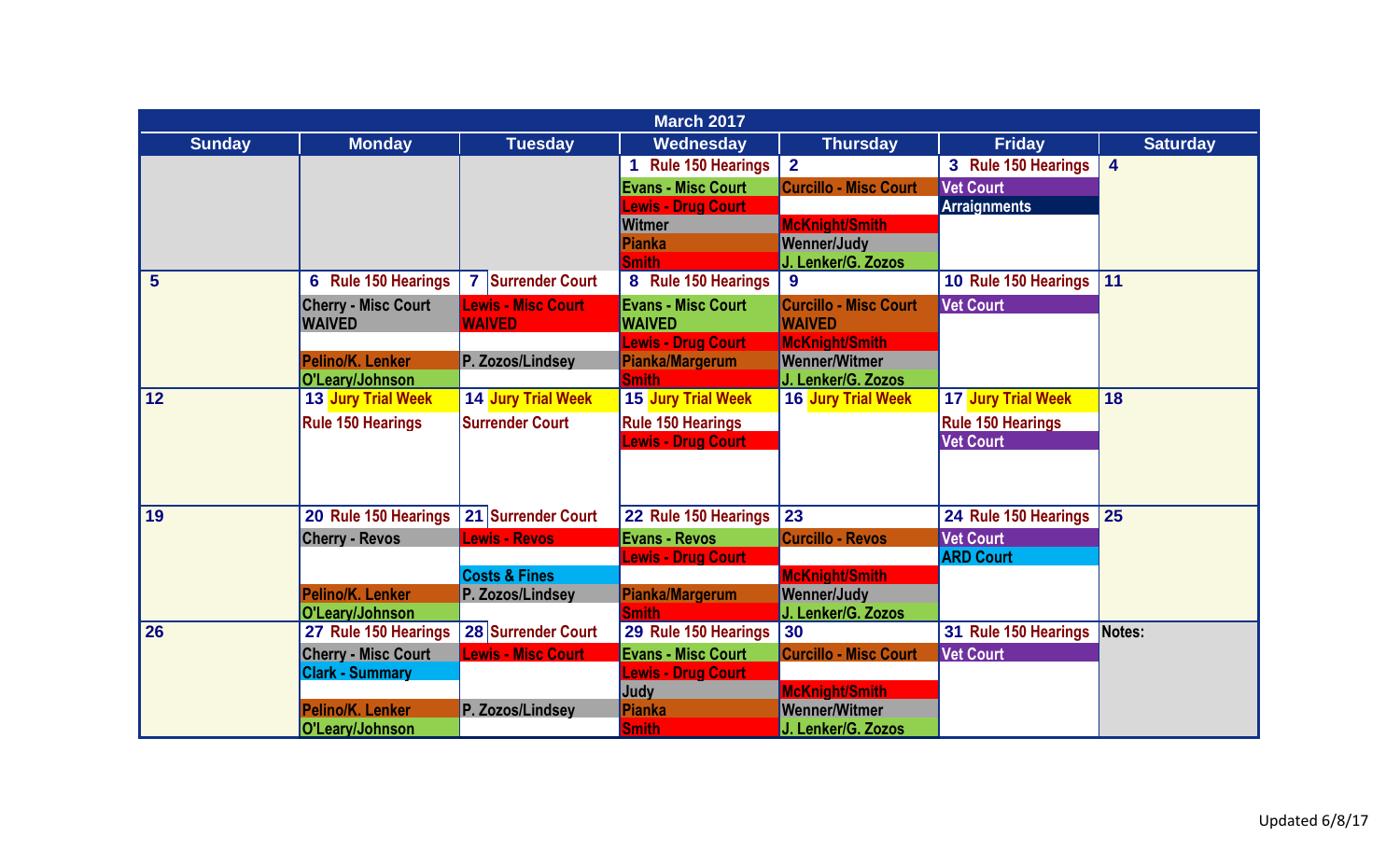|                | <b>April 2017</b>                            |                           |                                        |                                                                   |                          |                 |  |  |
|----------------|----------------------------------------------|---------------------------|----------------------------------------|-------------------------------------------------------------------|--------------------------|-----------------|--|--|
| <b>Sunday</b>  | <b>Monday</b>                                | Tuesday                   | Wednesday                              | <b>Thursday</b>                                                   | <b>Friday</b>            | <b>Saturday</b> |  |  |
|                |                                              |                           |                                        |                                                                   |                          | 1               |  |  |
| $\overline{2}$ | 3 Rule 150 Hearings                          | 4 Surrender Court         | 5 Rule 150 Hearings                    | $6\phantom{1}6$                                                   | 7 Rule 150 Hearings      | 8               |  |  |
|                | <b>Cherry - Misc Court</b>                   | <b>Lewis - Misc Court</b> | <b>Evans - Misc Court</b>              | <b>Curcillo - Misc Court</b>                                      | <b>Vet Court</b>         |                 |  |  |
|                |                                              |                           | <b>Lewis - Drug Court</b>              |                                                                   | <b>Arraignments</b>      |                 |  |  |
|                | Pelino/K. Lenker<br>O'Leary/Johnson          | P. Zozos/Lindsey          | <b>Pianka/Margerum</b><br><b>Smith</b> | <b>McKnight/Smith</b><br><b>Wenner/Judy</b><br>J. Lenker/G. Zozos |                          |                 |  |  |
| 9              | 10 Rule 150 Hearings                         | 11 Surrender Court        | 12 Rule 150 Hearings                   | 13                                                                | 14 Rule 150 Hearings     | 15              |  |  |
|                | <b>Cherry - Misc Court</b>                   | <b>Lewis - Misc Court</b> | <b>Evans - Misc Court</b>              | <b>Curcillo - Misc Court</b>                                      | <b>Vet Court</b>         |                 |  |  |
|                | <b>WAIVED</b>                                | <b>WAIVED</b>             | <b>WAIVED</b>                          | <b>WAIVED</b>                                                     | <b>ARD Court</b>         |                 |  |  |
|                |                                              |                           | <b>Lewis - Drug Court</b>              | <b>McKnight/Smith</b>                                             |                          |                 |  |  |
|                | Pelino/K. Lenker<br>O'Leary/J. Lenker        | P. Zozos/Lindsey          | <b>Pianka/Margerum</b><br><b>Smith</b> | <b>Wenner/Witmer</b><br>J. Lenker/G. Zozos                        |                          |                 |  |  |
| 16             | 17 Rule 150 Hearings                         | 18 Surrender Court        | 19 Rule 150 Hearings                   | <b>20</b>                                                         | 21 Rule 150 Hearings     | 22              |  |  |
|                | <b>Cherry - Misc Court</b>                   | <b>Lewis - Misc Court</b> | <b>Evans - Misc Court</b>              | <b>Curcillo - Misc Court</b>                                      | <b>Vet Court</b>         |                 |  |  |
|                | <b>Clark - Summary</b>                       |                           | <b>Lewis - Drug Court</b>              |                                                                   |                          |                 |  |  |
|                |                                              |                           |                                        | <b>McKnight/Smith</b>                                             |                          |                 |  |  |
|                | Pelino/K. Lenker                             | P. Zozos/Lindsey          | Pianka/Margerum                        | <b>Wenner/Judy</b>                                                |                          |                 |  |  |
| 23             | O'Leary/Johnson<br><b>24 Jury Trial Week</b> | 25 Jury Trial Week        | <b>Smith</b><br>26 Jury Trial Week     | J. Lenker/G. Zozos<br>27 Jury Trial Week                          | 28 Jury Trial Week       | 29              |  |  |
|                | <b>Rule 150 Hearings</b>                     | <b>Surrender Court</b>    | <b>Rule 150 Hearings</b>               |                                                                   | <b>Rule 150 Hearings</b> |                 |  |  |
|                |                                              |                           | <b>Lewis - Drug Court</b>              |                                                                   | <b>Vet Court</b>         |                 |  |  |
|                |                                              |                           |                                        |                                                                   |                          |                 |  |  |
|                |                                              |                           |                                        |                                                                   |                          |                 |  |  |
|                | Notes:                                       |                           |                                        |                                                                   |                          |                 |  |  |
| 30             |                                              |                           |                                        |                                                                   |                          |                 |  |  |
|                |                                              |                           |                                        |                                                                   |                          |                 |  |  |
|                |                                              |                           |                                        |                                                                   |                          |                 |  |  |
|                |                                              |                           |                                        |                                                                   |                          |                 |  |  |
|                |                                              |                           |                                        |                                                                   |                          |                 |  |  |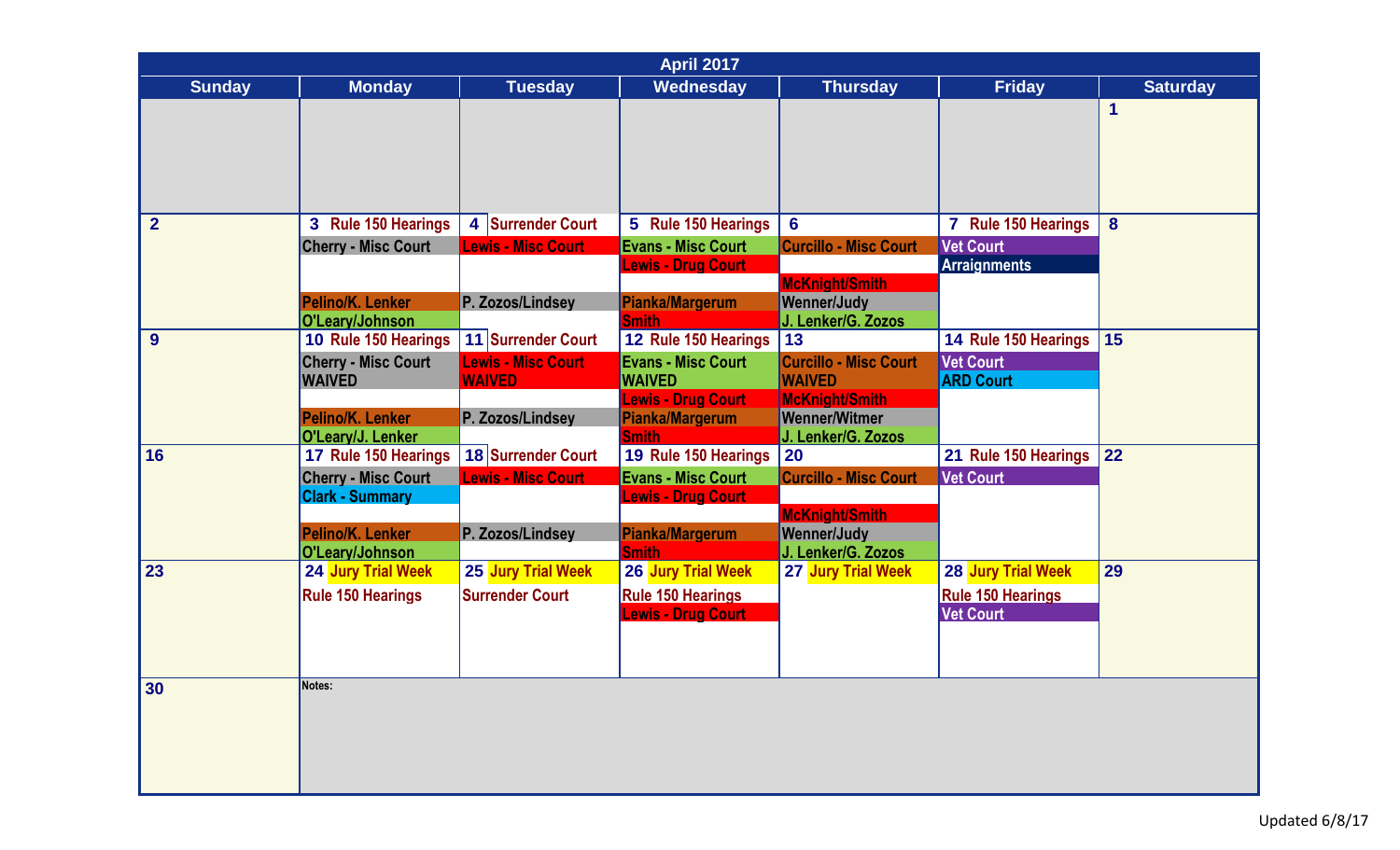|                | <b>May 2017</b>                             |                                            |                                            |                                               |                                      |                 |  |  |  |
|----------------|---------------------------------------------|--------------------------------------------|--------------------------------------------|-----------------------------------------------|--------------------------------------|-----------------|--|--|--|
| <b>Sunday</b>  | <b>Monday</b>                               | <b>Tuesday</b>                             | Wednesday                                  | <b>Thursday</b>                               | <b>Friday</b>                        | <b>Saturday</b> |  |  |  |
|                | <b>Rule 150 Hearings</b>                    | Surrender Court<br>2 <sup>1</sup>          | 3 Rule 150 Hearings                        | $\overline{\mathbf{4}}$                       | 5 Rule 150 Hearings                  | 6               |  |  |  |
|                | <b>Cherry - Revos</b>                       | <b>Lewis - Revos</b>                       | <b>Evans - Revos</b>                       | <b>Curcillo - Revos</b>                       | <b>Vet Court</b>                     |                 |  |  |  |
|                |                                             |                                            | <b>Lewis - Drug Court</b>                  |                                               | <b>Arraignments</b>                  |                 |  |  |  |
|                |                                             |                                            |                                            | <b>McKnight/Smith</b>                         |                                      |                 |  |  |  |
|                | Pelino/K. Lenker                            | P. Zozos/Lindsey                           | <b>Pianka/Margerum</b>                     | <b>Wenner/Witmer</b>                          |                                      |                 |  |  |  |
| $\overline{7}$ | O'Leary/Johnson                             |                                            | <b>Smith</b>                               | J. Lenker/G. Zozos<br>11                      | 12 Rule 150 Hearings                 | 13              |  |  |  |
|                | 8 Rule 150 Hearings                         | 9 Surrender Court                          | 10 Rule 150 Hearings                       |                                               |                                      |                 |  |  |  |
|                | <b>Cherry - Misc Court</b><br><b>WAIVED</b> | <b>Lewis - Misc Court</b><br><b>WAIVED</b> | <b>Evans - Misc Court</b><br><b>WAIVED</b> | <b>Curcillo - Misc Court</b><br><b>WAIVED</b> | <b>Vet Court</b><br><b>ARD Court</b> |                 |  |  |  |
|                |                                             |                                            | <b>Lewis - Drug Court</b>                  | <b>McKnight/Smith</b>                         |                                      |                 |  |  |  |
|                | Pelino/K. Lenker                            | P. Zozos/Lindsey                           | <b>Pianka/Margerum</b>                     | <b>Wenner/Witmer</b>                          |                                      |                 |  |  |  |
|                | O'Leary/J. Lenker                           |                                            | <b>Smith</b>                               | J. Lenker/G. Zozos                            |                                      |                 |  |  |  |
| 14             | 15 Rule 150 Hearings                        | 16 Surrender Court                         | 17 Rule 150 Hearings                       | 18                                            | 19 Rule 150 Hearings                 | 20              |  |  |  |
|                | <b>Cherry - Misc Court</b>                  | <b>Lewis - Misc Court</b>                  | <b>Evans - Misc Court</b>                  | <b>Curcillo - Misc Court</b>                  | <b>Vet Court</b>                     |                 |  |  |  |
|                | <b>Clark - Summary</b>                      |                                            | <b>Lewis - Drug Court</b>                  |                                               |                                      |                 |  |  |  |
|                |                                             | <b>Costs &amp; Fines</b>                   | Judy                                       | <b>McKnight/Smith</b>                         |                                      |                 |  |  |  |
|                | Pelino/K. Lenker                            | P. Zozos/Lindsey                           | Pianka/Margerum                            | <b>Wenner/Witmer</b>                          |                                      |                 |  |  |  |
| 21             | O'Leary/Johnson                             |                                            | <b>Smith</b>                               | J. Lenker/G. Zozos                            |                                      |                 |  |  |  |
|                | 22 Jury Trial Week                          | 23 Jury Trial Week                         | 24 Jury Trial Week                         | 25 Jury Trial Week                            | 26 Jury Trial Week                   | 27              |  |  |  |
|                | <b>Rule 150 Hearings</b>                    | <b>Surrender Court</b>                     | <b>Rule 150 Hearings</b>                   |                                               | <b>Rule 150 Hearings</b>             |                 |  |  |  |
|                |                                             |                                            | <b>Lewis - Drug Court</b>                  |                                               | <b>Vet Court</b>                     |                 |  |  |  |
|                |                                             |                                            |                                            |                                               |                                      |                 |  |  |  |
|                |                                             |                                            |                                            |                                               |                                      |                 |  |  |  |
| 28             | 29 Memorial Day                             | 30 Rule 150 Hearings                       | 31 Rule 150 Hearings                       | Notes:                                        |                                      |                 |  |  |  |
|                |                                             | Lewis - Revos                              | <b>Evans - Revos</b>                       |                                               |                                      |                 |  |  |  |
|                | <b>HOLIDAY</b>                              |                                            | <b>Lewis - Drug Court</b>                  |                                               |                                      |                 |  |  |  |
|                | <b>Court Closed</b>                         |                                            |                                            |                                               |                                      |                 |  |  |  |
|                |                                             | P. Zozos/Lindsey                           | <b>Pianka/Margerum</b>                     |                                               |                                      |                 |  |  |  |
|                |                                             |                                            | <b>Smith</b>                               |                                               |                                      |                 |  |  |  |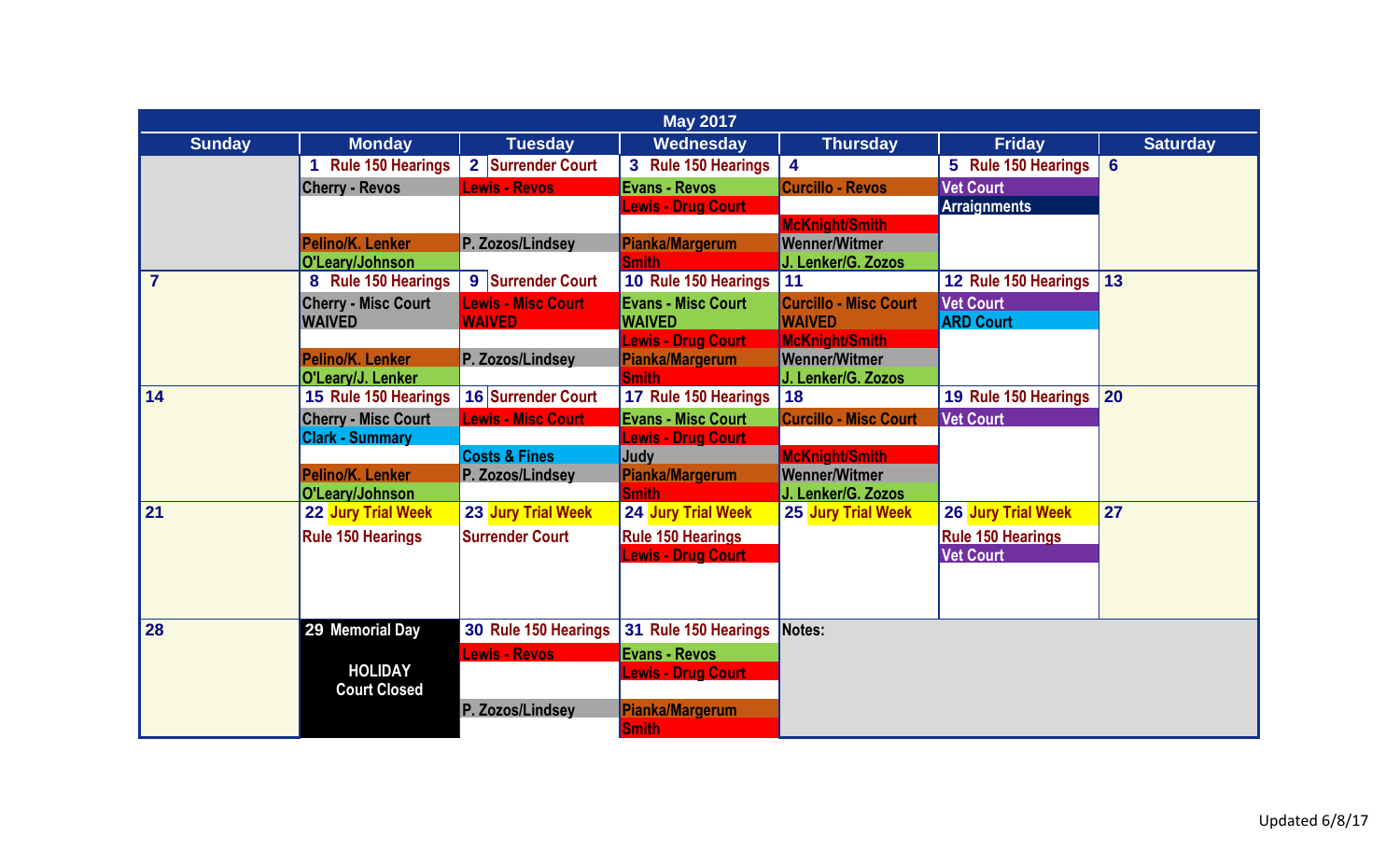|               |                                             |                                            | <b>June 2017</b>                                       |                                                                     |                                              |                 |
|---------------|---------------------------------------------|--------------------------------------------|--------------------------------------------------------|---------------------------------------------------------------------|----------------------------------------------|-----------------|
| <b>Sunday</b> | <b>Monday</b>                               | <b>Tuesday</b>                             | Wednesday                                              | <b>Thursday</b>                                                     | <b>Friday</b>                                | <b>Saturday</b> |
|               |                                             |                                            |                                                        | 1                                                                   | 2 Rule 150 Hearings                          | $\overline{3}$  |
|               |                                             |                                            |                                                        | <b>Curcillo - Revos</b>                                             | <b>Vet Court</b><br><b>Arraignments</b>      |                 |
|               |                                             |                                            |                                                        | <b>McKnight/Smith</b><br><b>Wenner/Judy</b><br>J. Lenker/G. Zozos   |                                              |                 |
| 4             | 5 Rule 150 Hearings                         | 6 Surrender Court                          | 7 Rule 150 Hearings                                    | 8                                                                   | 9 Rule 150 Hearings                          | 10              |
|               | <b>Cherry - Revos</b>                       | <b>Lewis - Misc Court</b>                  | <b>Evans - Misc Court</b><br><b>Lewis - Drug Court</b> | <b>Curcillo - Misc Court</b>                                        | <b>Vet Court</b><br><b>ARD Court</b>         |                 |
|               | Pelino/K. Lenker<br>O'Leary/Johnson         | P. Zozos/Lindsey                           | Judy<br><b>Pianka</b><br><b>Smith</b>                  | <b>McKnight/Smith</b><br><b>Wenner/Witmer</b><br>J. Lenker/G. Zozos |                                              |                 |
| 11            | 12 Rule 150 Hearings                        | 13 Surrender Court                         | 14 Rule 150 Hearings                                   | 15                                                                  | 16 Rule 150 Hearings                         | 17              |
|               | <b>Cherry - Misc Court</b><br><b>WAIVED</b> | <b>Lewis - Misc Court</b><br><b>WAIVED</b> | <b>Evans - Misc Court</b><br><b>WAIVED</b>             | <b>Curcillo - Misc Court</b><br><b>WAIVED</b>                       | <b>Vet Court</b>                             |                 |
|               |                                             |                                            | <b>Lewis - Drug Court</b>                              | <b>McKnight/Smith</b>                                               |                                              |                 |
|               | Pelino/K. Lenker<br>O'Leary/Johnson         | P. Zozos/Lindsey                           | Pianka/Margerum<br><b>Smith</b>                        | <b>Wenner/Witmer</b><br>J. Lenker/G. Zozos                          |                                              |                 |
| 18            | <b>19 Jury Trial Week</b>                   | 20 Jury Trial Week                         | 21 Jury Trial Week                                     | 22 Jury Trial Week                                                  | 23 Jury Trial Week                           | 24              |
|               | <b>Rule 150 Hearings</b>                    | <b>Surrender Court</b>                     | <b>Rule 150 Hearings</b><br><b>Lewis - Drug Court</b>  |                                                                     | <b>Rule 150 Hearings</b><br><b>Vet Court</b> |                 |
|               |                                             |                                            |                                                        |                                                                     |                                              |                 |
| 25            | 26 Rule 150 Hearings                        | 27 Surrender Court                         | 28 Rule 150 Hearings                                   | 29                                                                  | 30 Rule 150 Hearings                         | Notes:          |
|               | <b>Cherry - Revos</b>                       | <b>Lewis - Revos</b>                       | <b>Evans - Revos</b>                                   | <b>Curcillo - Revos</b>                                             | <b>Vet Court</b>                             |                 |
|               | <b>Clark - Summary</b>                      |                                            | <b>Lewis - Drug Court</b>                              | <b>McKnight/Smith</b>                                               |                                              |                 |
|               | Pelino/K. Lenker                            | P. Zozos/Lindsey                           | Pianka/Margerum                                        | <b>Wenner/Witmer</b>                                                |                                              |                 |
|               | O'Leary/J. Lenker                           |                                            | <b>Smith</b>                                           | J. Lenker/G. Zozos                                                  |                                              |                 |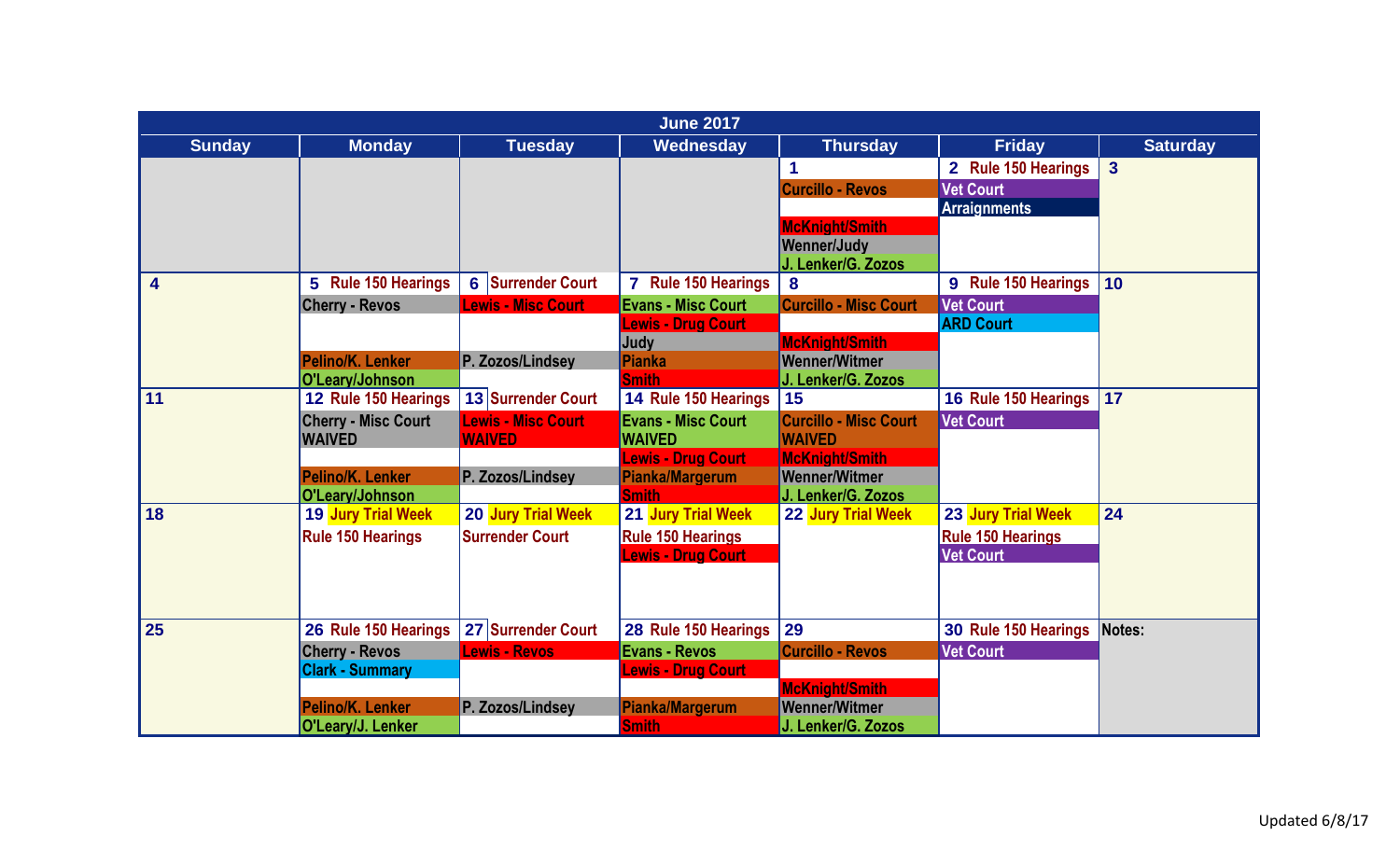|                | <b>July 2017</b>                       |                           |                                            |                                            |                     |                 |  |  |
|----------------|----------------------------------------|---------------------------|--------------------------------------------|--------------------------------------------|---------------------|-----------------|--|--|
| <b>Sunday</b>  | <b>Monday</b>                          | <b>Tuesday</b>            | Wednesday                                  | <b>Thursday</b>                            | <b>Friday</b>       | <b>Saturday</b> |  |  |
|                |                                        |                           |                                            |                                            |                     | 1               |  |  |
|                |                                        |                           |                                            |                                            |                     |                 |  |  |
|                |                                        |                           |                                            |                                            |                     |                 |  |  |
|                |                                        |                           |                                            |                                            |                     |                 |  |  |
|                |                                        |                           |                                            |                                            |                     |                 |  |  |
| $\overline{2}$ | 3 Rule 150 Hearings                    | 4 Independence Day        | $5\phantom{.0}$                            | 6 Rule 150 Hearings                        | $\overline{7}$      | 8               |  |  |
|                | <b>Cherry - Misc Court</b>             |                           | <b>Evans - Misc Court</b>                  | <b>Curcillo - Misc Court</b>               | <b>Vet Court</b>    |                 |  |  |
|                |                                        | <b>HOLIDAY</b>            | <b>Lewis - Drug Court</b>                  |                                            | <b>Arraignments</b> |                 |  |  |
|                |                                        | <b>Court Closed</b>       | <b>Witmer</b>                              | <b>McKnight/Smith</b>                      |                     |                 |  |  |
|                | Pelino/K. Lenker<br>O'Leary/Johnson    |                           | <b>Pianka</b><br><b>Smith</b>              | <b>Wenner/Judy</b><br>J. Lenker/G. Zozos   |                     |                 |  |  |
| 9              | 10 Rule 150 Hearings                   | 11 Surrender Court        | 12                                         | 13 Rule 150 Hearings                       | 14                  | 15              |  |  |
|                | <b>Cherry - Misc Court</b>             | <b>Lewis - Misc Court</b> | <b>Evans - Misc Court</b>                  | <b>Curcillo - Misc Court</b>               | <b>Vet Court</b>    |                 |  |  |
|                | <b>WAIVED</b>                          | <b>WAIVED</b>             | <b>WAIVED</b>                              | <b>WAIVED</b>                              | <b>ARD Court</b>    |                 |  |  |
|                |                                        |                           | <b>Lewis - Drug Court</b>                  | <b>McKnight/Smith</b>                      |                     |                 |  |  |
|                | Pelino/K. Lenker                       | P. Zozos/Lindsev          | <b>Pianka/Margerum</b>                     | <b>Wenner/Witmer</b>                       |                     |                 |  |  |
|                | O'Leary/J. Lenker                      |                           | <b>Smith</b>                               | J. Lenker/G. Zozos                         |                     |                 |  |  |
| 16             | 17 Rule 150 Hearings                   | 18 Surrender Court        | 19                                         | 20 Rule 150 Hearings                       | 21                  | 22              |  |  |
|                | <b>Cherry - Revos</b>                  | <b>Lewis - Revos</b>      | <b>Evans - Revos</b>                       | <b>Curcillo - Revos</b>                    | <b>Vet Court</b>    |                 |  |  |
|                | <b>Clark - Summary</b>                 | <b>Costs &amp; Fines</b>  | <b>Lewis - Drug Court</b><br><b>Witmer</b> | <b>McKnight/Smith</b>                      |                     |                 |  |  |
|                | Pelino/K. Lenker                       | P. Zozos/Lindsey          | <b>Pianka</b>                              | <b>Wenner/Judy</b>                         |                     |                 |  |  |
|                | O'Leary/Johnson                        |                           | <b>Smith</b>                               | J. Lenker/G. Zozos                         |                     |                 |  |  |
| 23             | 24 Rule 150 Hearings                   | 25 Surrender Court        | 26                                         | 27 Rule 150 Hearings                       | 28                  | 29              |  |  |
|                | <b>Cherry - Misc Court</b>             | <b>Lewis - Misc Court</b> | <b>Evans - Misc Court</b>                  | <b>Curcillo - Misc Court</b>               | <b>Vet Court</b>    |                 |  |  |
|                |                                        |                           | <b>Lewis - Drug Court</b>                  |                                            |                     |                 |  |  |
|                |                                        |                           |                                            | <b>McKnight/Smith</b>                      |                     |                 |  |  |
|                | Pelino/K. Lenker<br>O'Leary/ J. Lenker | P. Zozos/Lindsey          | <b>Pianka/Margerum</b><br><b>Smith</b>     | <b>Wenner/Witmer</b><br>J. Lenker/G. Zozos |                     |                 |  |  |
| 30             | 31 Rule 150 Hearings                   | Notes:                    |                                            |                                            |                     |                 |  |  |
|                | <b>Cherry - Misc Court</b>             |                           |                                            |                                            |                     |                 |  |  |
|                |                                        |                           |                                            |                                            |                     |                 |  |  |
|                |                                        |                           |                                            |                                            |                     |                 |  |  |
|                | Pelino/K. Lenker                       |                           |                                            |                                            |                     |                 |  |  |
|                | O'Leary/Johnson                        |                           |                                            |                                            |                     |                 |  |  |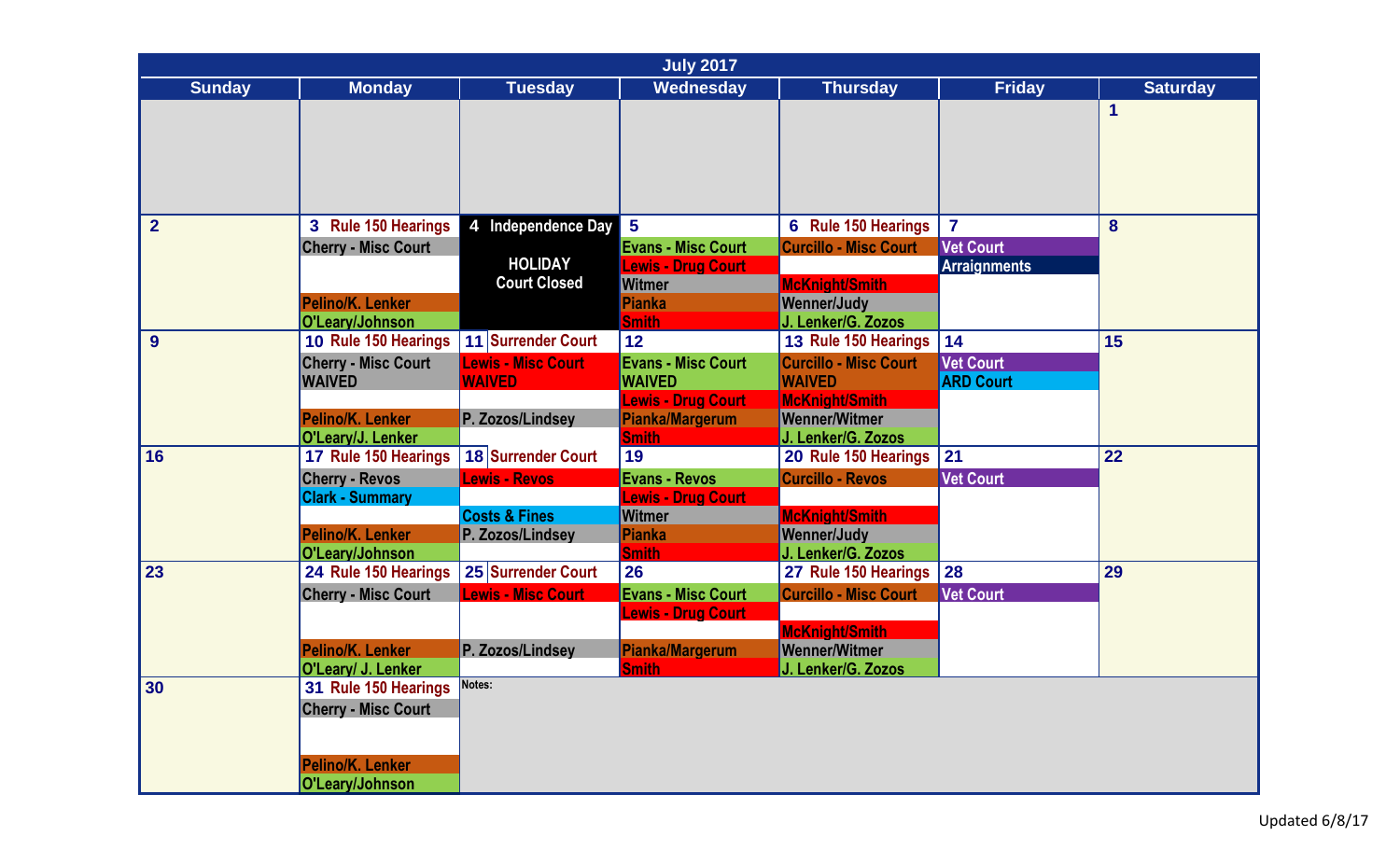|                 | <b>August 2017</b>                  |                           |                                 |                                            |                     |                 |  |  |  |
|-----------------|-------------------------------------|---------------------------|---------------------------------|--------------------------------------------|---------------------|-----------------|--|--|--|
| <b>Sunday</b>   | <b>Monday</b>                       | <b>Tuesday</b>            | Wednesday                       | <b>Thursday</b>                            | <b>Friday</b>       | <b>Saturday</b> |  |  |  |
|                 |                                     | 1 Surrender Court         | $\overline{2}$                  | 3 Rule 150 Hearings                        | 4                   | $5\phantom{1}$  |  |  |  |
|                 |                                     | <b>Lewis - Misc Court</b> | <b>Evans - Misc Court</b>       | <b>Curcillo - Misc Court</b>               | <b>Vet Court</b>    |                 |  |  |  |
|                 |                                     |                           | <b>Lewis - Drug Court</b>       |                                            | <b>Arraignments</b> |                 |  |  |  |
|                 |                                     |                           |                                 | <b>McKnight/Smith</b>                      |                     |                 |  |  |  |
|                 |                                     | P. Zozos/Lindsey          | Pianka/Margerum                 | <b>Wenner/Judy</b>                         |                     |                 |  |  |  |
|                 |                                     |                           | <b>Smith</b>                    | J. Lenker/G. Zozos                         |                     |                 |  |  |  |
| $6\phantom{1}$  | 7 Rule 150 Hearings                 | 8 Surrender Court         | 9                               | 10 Rule 150 Hearings                       | 11                  | 12              |  |  |  |
|                 | <b>Cherry - Misc Court</b>          | <b>Lewis - Misc Court</b> | <b>Evans - Misc Court</b>       | <b>Curcillo - Misc Court</b>               | <b>Vet Court</b>    |                 |  |  |  |
|                 | <b>WAIVED</b>                       | <b>WAIVED</b>             | <b>WAIVED</b>                   | <b>WAIVED</b>                              |                     |                 |  |  |  |
|                 |                                     |                           | <b>Lewis - Drug Court</b>       | <b>McKnight/Smith</b>                      |                     |                 |  |  |  |
|                 | Pelino/K. Lenker<br>O'Leary/Johnson | P. Zozos/Lindsey          | Pianka/Margerum<br><b>Smith</b> | <b>Wenner/Witmer</b><br>J. Lenker/G. Zozos |                     |                 |  |  |  |
| 13              | 14 Jury Trial Week                  | 15 Jury Trial Week        | 16 Jury Trial Week              | <b>17 Jury Trial Week</b>                  | 18 Jury Trial Week  | 19              |  |  |  |
|                 | <b>Rule 150 Hearings</b>            | <b>Surrender Court</b>    | <b>Lewis - Drug Court</b>       | <b>Rule 150 Hearings</b>                   | <b>Vet Court</b>    |                 |  |  |  |
|                 |                                     |                           |                                 |                                            |                     |                 |  |  |  |
|                 |                                     |                           |                                 |                                            |                     |                 |  |  |  |
| 20              | 21 Rule 150 Hearings                | 22 Surrender Court        | 23                              | 24 Rule 150 Hearings                       | 25                  | 26              |  |  |  |
|                 | <b>Cherry - Revos</b>               | <b>Lewis - Revos</b>      | <b>Evans - Revos</b>            | <b>Curcillo - Revos</b>                    | <b>Vet Court</b>    |                 |  |  |  |
|                 | <b>Clark - Summary</b>              |                           | <b>Lewis - Drug Court</b>       |                                            | <b>ARD Court</b>    |                 |  |  |  |
|                 |                                     |                           |                                 | <b>McKnight/Smith</b>                      |                     |                 |  |  |  |
|                 | Pelino/K. Lenker                    | P. Zozos/Lindsey          | Pianka/Margerum                 | <b>Wenner/Witmer</b>                       |                     |                 |  |  |  |
|                 | O'Leary/Johnson                     |                           | <b>Smith</b>                    | J. Lenker/G. Zozos                         |                     |                 |  |  |  |
| $\overline{27}$ | 28 Rule 150 Hearings                | 29 Surrender Court        | 30                              | 31 Rule 150 Hearings                       | Notes:              |                 |  |  |  |
|                 | <b>Cherry - Misc Court</b>          | <b>Lewis - Misc Court</b> | <b>Evans - Misc Court</b>       | <b>Curcillo - Misc Court</b>               |                     |                 |  |  |  |
|                 | <b>WAIVED</b>                       |                           | <b>Lewis - Drug Court</b>       |                                            |                     |                 |  |  |  |
|                 |                                     |                           |                                 | <b>McKnight/Smith</b>                      |                     |                 |  |  |  |
|                 | Pelino/K. Lenker                    | P. Zozos/Lindsev          | Pianka/Margerum                 | <b>Wenner/Witmer</b>                       |                     |                 |  |  |  |
|                 | O'Leary/J. Lenker                   |                           | <b>Smith</b>                    | J. Lenker/G. Zozos                         |                     |                 |  |  |  |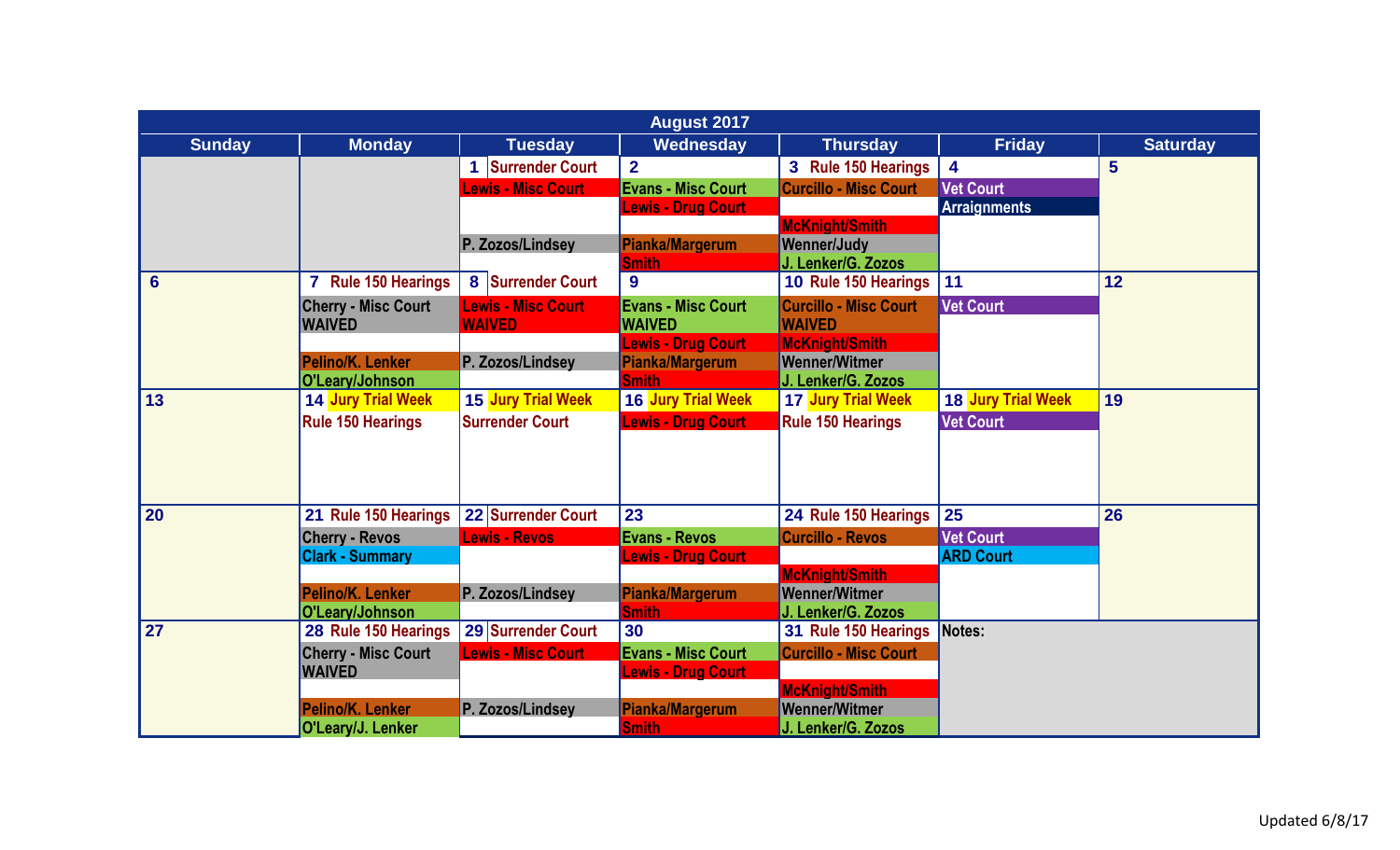|                         |                          |                           | September 2017             |                              |                     |                 |
|-------------------------|--------------------------|---------------------------|----------------------------|------------------------------|---------------------|-----------------|
| <b>Sunday</b>           | <b>Monday</b>            | <b>Tuesday</b>            | Wednesday                  | <b>Thursday</b>              | <b>Friday</b>       | <b>Saturday</b> |
|                         |                          |                           |                            |                              | 1                   | $\overline{2}$  |
|                         |                          |                           |                            |                              | <b>Vet Court</b>    |                 |
|                         |                          |                           |                            |                              | <b>Arraignments</b> |                 |
|                         |                          |                           |                            |                              |                     |                 |
|                         |                          |                           |                            |                              |                     |                 |
| $\overline{\mathbf{3}}$ | 4 Labor Day              | 5 Rule 150 Hearings       | $6\phantom{1}6$            | <b>Rule 150 Hearings</b>     | 8                   | 9               |
|                         |                          | <b>Lewis - Misc Court</b> | <b>Evans - Misc Court</b>  | <b>Curcillo - Misc Court</b> | <b>Vet Court</b>    |                 |
|                         | <b>HOLIDAY</b>           | <b>WAIVED</b>             | <b>WAIVED</b>              | <b>WAIVED</b>                |                     |                 |
|                         | <b>Court Closed</b>      | <b>Surrender Court</b>    | <b>Lewis - Drug Court</b>  | <b>McKnight/Smith</b>        |                     |                 |
|                         |                          | P. Zozos/Lindsey          | <b>Pianka/Margerum</b>     | <b>Wenner/Witmer</b>         |                     |                 |
|                         |                          |                           | <b>Smith</b>               | J. Lenker/G. Zozos           |                     |                 |
| 10                      | 11 Jury Trial Week       | 12 Jury Trial Week        | 13 Jury Trial Week         | 14 Jury Trial Week           | 15 Jury Trial Week  | 16              |
|                         | <b>Rule 150 Hearings</b> | <b>Surrender Court</b>    | <b>Lewis - Drug Court</b>  | <b>Rule 150 Hearings</b>     | <b>Vet Court</b>    |                 |
|                         |                          |                           |                            |                              |                     |                 |
|                         |                          |                           |                            |                              |                     |                 |
| 17                      | 18 Rule 150 Hearings     | 19 Surrender Court        | 20                         | 21 Rule 150 Hearings         | 22                  | 23              |
|                         | <b>Cherry - Revos</b>    | <b>Lewis - Revos</b>      | <b>Evans - Revos</b>       | <b>Curcillo - Revos</b>      | <b>Vet Court</b>    |                 |
|                         | <b>Clark - Summary</b>   |                           | <b>Lewis - Drug Court</b>  |                              | <b>ARD Court</b>    |                 |
|                         |                          | <b>Costs &amp; Fines</b>  |                            | <b>McKnight/Smith</b>        |                     |                 |
|                         | Pelino/K. Lenker         | P. Zozos/Lindsey          | <b>Pianka/Margerum</b>     | <b>Wenner/Witmer</b>         |                     |                 |
|                         | O'Leary/Johnson          |                           | <b>Smith</b>               | J. Lenker/G. Zozos           |                     |                 |
| 24                      | 25 Rule 150 Hearings     | 26 Surrender Court        | 27                         | 28 Rule 150 Hearings         | 29                  | 30              |
|                         |                          | <b>Lewis - Misc Court</b> | <b>Cherry - Misc Court</b> | <b>Curcillo - Misc Court</b> | <b>Vet Court</b>    |                 |
|                         |                          |                           | <b>Evans - Misc Court</b>  |                              |                     |                 |
|                         | <b>Witmer</b>            |                           | Le                         | <b>McKnight/Smith</b>        |                     |                 |
|                         | Pelino/K. Lenker         | P. Zozos/Lindsev          | <b>Pianka</b>              | <b>Wenner/Judy</b>           |                     |                 |
|                         | O'Leary/Johnson          |                           | <b>Smith</b>               | J. Lenker/G. Zozos           |                     |                 |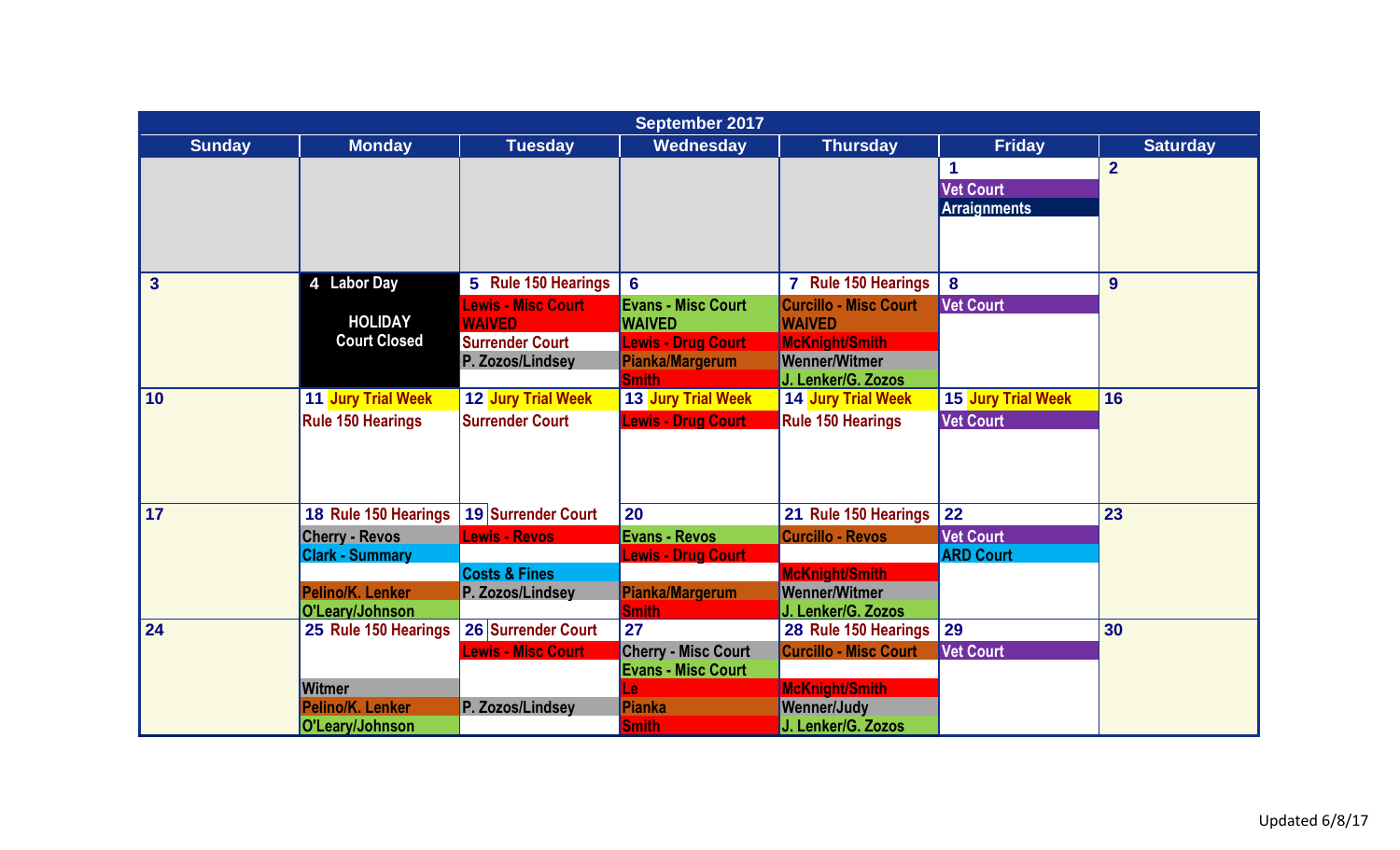|               | October 2017                        |                           |                                          |                                            |                     |                 |  |  |  |
|---------------|-------------------------------------|---------------------------|------------------------------------------|--------------------------------------------|---------------------|-----------------|--|--|--|
| <b>Sunday</b> | <b>Monday</b>                       | <b>Tuesday</b>            | <b>Wednesday</b>                         | <b>Thursday</b>                            | <b>Friday</b>       | <b>Saturday</b> |  |  |  |
| 1             | 2 Rule 150 Hearings                 | 3 Surrender Court         | 4                                        | 5 Rule 150 Hearings                        | $6\phantom{a}$      | $\overline{7}$  |  |  |  |
|               | <b>Cherry - Misc Court</b>          | <b>Lewis - Misc Court</b> | <b>Evans - Misc Court</b>                | <b>Curcillo - Misc Court</b>               | <b>Vet Court</b>    |                 |  |  |  |
|               |                                     |                           | <b>Lewis - Drug Court</b>                |                                            | <b>Arraignments</b> |                 |  |  |  |
|               |                                     |                           |                                          | <b>McKnight/Smith</b>                      |                     |                 |  |  |  |
|               | Pelino/K. Lenker<br>O'Leary/Johnson | P. Zozos/Lindsey          | Pianka/Margerum<br><b>Smith</b>          | <b>Wenner/Witmer</b><br>J. Lenker/G. Zozos |                     |                 |  |  |  |
| 8             | 9 Rule 150 Hearings                 | 10 Surrender Court        | 11                                       | 12 Rule 150 Hearings                       | 13                  | 14              |  |  |  |
|               | <b>Cherry - Misc Court</b>          | <b>Lewis - Misc Court</b> | <b>Evans - Misc Court</b>                | <b>Curcillo - Misc Court</b>               | <b>Vet Court</b>    |                 |  |  |  |
|               | <b>WAIVED</b>                       | <b>WAIVED</b>             | <b>WAIVED</b>                            | <b>WAIVED</b>                              | <b>ARD Court</b>    |                 |  |  |  |
|               |                                     |                           | <b>Lewis - Drug Court</b>                | <b>McKnight/Smith</b>                      |                     |                 |  |  |  |
|               | Pelino/K. Lenker                    | P. Zozos/Lindsey          | <b>Pianka/Margerum</b>                   | <b>Wenner/Witmer</b>                       |                     |                 |  |  |  |
|               | O'Leary/J. Lenker                   |                           | <b>Smith</b>                             | J. Lenker/G. Zozos                         |                     |                 |  |  |  |
| 15            | 16 Rule 150 Hearings                | 17 Surrender Court        | 18                                       | 19 Rule 150 Hearings                       | 20                  | 21              |  |  |  |
|               | <b>Cherry - Misc Court</b>          | <b>Lewis - Misc Court</b> | <b>Evans - Misc Court</b>                | <b>Curcillo - Misc Court</b>               | <b>Vet Court</b>    |                 |  |  |  |
|               |                                     |                           | <b>Lewis - Drug Court</b><br><b>Judy</b> | <b>McKnight/Smith</b>                      |                     |                 |  |  |  |
|               | Pelino/K. Lenker                    | P. Zozos/Lindsey          | <b>Pianka/Margerum</b>                   | <b>Wenner/Witmer</b>                       |                     |                 |  |  |  |
|               | O'Leary/Johnson                     |                           | <b>Smith</b>                             | J. Lenker/G. Zozos                         |                     |                 |  |  |  |
| 22            | <b>23 Jury Trial Week</b>           | 24 Jury Trial Week        | 25 Jury Trial Week                       | <b>26 Jury Trial Week</b>                  | 27 Jury Trial Week  | 28              |  |  |  |
|               | <b>Rule 150 Hearings</b>            | <b>Surrender Court</b>    | <b>Lewis - Drug Court</b>                | <b>Rule 150 Hearings</b>                   | <b>Vet Court</b>    |                 |  |  |  |
|               |                                     |                           |                                          |                                            |                     |                 |  |  |  |
|               |                                     |                           |                                          |                                            |                     |                 |  |  |  |
|               |                                     |                           |                                          |                                            |                     |                 |  |  |  |
| 29            | 30 Rule 150 Hearings                | 31 Surrender Court        | Notes:                                   |                                            |                     |                 |  |  |  |
|               | <b>Cherry - Revos</b>               | <b>Lewis - Revos</b>      |                                          |                                            |                     |                 |  |  |  |
|               | <b>Clark - Summary</b>              |                           |                                          |                                            |                     |                 |  |  |  |
|               |                                     |                           |                                          |                                            |                     |                 |  |  |  |
|               | Pelino/K. Lenker                    | P. Zozos/Lindsey          |                                          |                                            |                     |                 |  |  |  |
|               | O'Leary/Johnson                     |                           |                                          |                                            |                     |                 |  |  |  |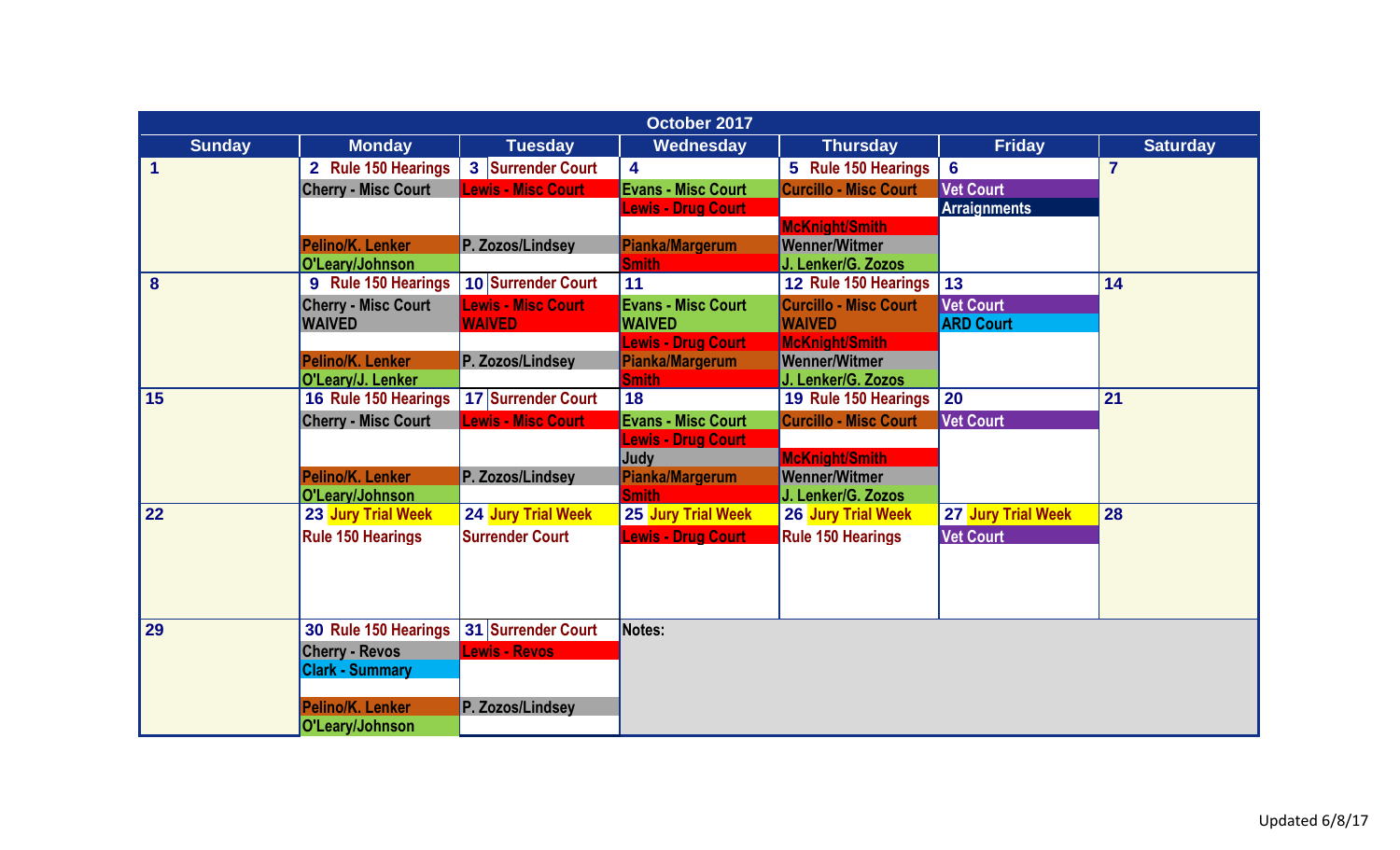|                | <b>November 2017</b>                        |                                            |                                            |                                               |                                                       |                         |  |  |
|----------------|---------------------------------------------|--------------------------------------------|--------------------------------------------|-----------------------------------------------|-------------------------------------------------------|-------------------------|--|--|
| <b>Sunday</b>  | <b>Monday</b>                               | <b>Tuesday</b>                             | Wednesday                                  | <b>Thursday</b>                               | <b>Friday</b>                                         | <b>Saturday</b>         |  |  |
|                |                                             |                                            | 1                                          | 2 Rule 150 Hearings                           | $\mathbf{3}$                                          | $\overline{\mathbf{4}}$ |  |  |
|                |                                             |                                            | <b>Evans - Revos</b>                       | <b>Curcillo - Revos</b>                       | <b>Vet Court</b>                                      |                         |  |  |
|                |                                             |                                            | <b>Lewis - Drug Court</b>                  |                                               | <b>Arraignments</b>                                   |                         |  |  |
|                |                                             |                                            |                                            | <b>McKnight/Smith</b>                         |                                                       |                         |  |  |
|                |                                             |                                            | Pianka/Margerum                            | <b>Wenner/Judy</b>                            |                                                       |                         |  |  |
|                |                                             |                                            | <b>Smith</b>                               | J. Lenker/G. Zozos                            |                                                       |                         |  |  |
| $5\phantom{1}$ | 6 Rule 150 Hearings                         | 7 Surrender Court                          | 8                                          | 9 Rule 150 Hearings                           | $\vert$ 10<br><b>Veteran's Day</b><br><b>Observed</b> | 11 Veterans' Day        |  |  |
|                | <b>Cherry - Misc Court</b><br><b>WAIVED</b> | <b>Lewis - Misc Court</b><br><b>WAIVED</b> | <b>Evans - Misc Court</b><br><b>WAIVED</b> | <b>Curcillo - Misc Court</b><br><b>WAIVED</b> | <b>HOLIDAY</b><br><b>Court Closed</b>                 |                         |  |  |
|                |                                             |                                            | <b>Lewis - Drug Court</b>                  | <b>McKnight/Smith</b>                         |                                                       |                         |  |  |
|                | Pelino/K. Lenker                            | P. Zozos/Lindsev                           | Pianka/Margerum                            | <b>Wenner/Witmer</b>                          |                                                       |                         |  |  |
|                | O'Leary/Johnson                             |                                            | <b>Smith</b>                               | J. Lenker/G. Zozos                            |                                                       |                         |  |  |
| 12             | 13 Rule 150 Hearings                        | 14 Surrender Court                         | 15                                         | 16 Rule 150 Hearings                          | 17                                                    | 18                      |  |  |
|                | <b>Cherry - Misc Court</b>                  | <b>Lewis - Misc Court</b>                  | <b>Evans - Misc Court</b>                  | <b>Curcillo - Misc Court</b>                  | <b>Vet Court</b>                                      |                         |  |  |
|                | <b>Clark - Summary</b>                      |                                            | <b>Lewis - Drug Court</b>                  |                                               | <b>ARD Court</b>                                      |                         |  |  |
|                |                                             | <b>Costs &amp; Fines</b>                   |                                            | <b>McKnight/Smith</b>                         |                                                       |                         |  |  |
|                | Pelino/K. Lenker                            | P. Zozos/Lindsey                           | Pianka/Margerum                            | <b>Wenner/Judy</b>                            |                                                       |                         |  |  |
| 19             | O'Leary/J. Lenker<br>20 Rule 150 Hearings   | 21 Surrender Court                         | <b>Smith</b><br>22                         | J. Lenker/G. Zozos<br>23 Thanksgiving Day     | 24 Rule 150 Hearings                                  | 25                      |  |  |
|                |                                             | <b>Lewis - Misc Court</b>                  | <b>Evans - Misc Court</b>                  |                                               | <b>Vet Court</b>                                      |                         |  |  |
|                | <b>Cherry - Misc Court</b>                  |                                            | <b>Lewis - Drug Court</b>                  | <b>HOLIDAY</b>                                |                                                       |                         |  |  |
|                |                                             |                                            | <b>Witmer/Judy</b>                         | <b>Court Closed</b>                           |                                                       |                         |  |  |
|                | Pelino/K. Lenker                            | P. Zozos/Lindsev                           | Pianka                                     |                                               |                                                       |                         |  |  |
|                | O'Leary/Johnson                             |                                            | <b>Smith</b>                               |                                               |                                                       |                         |  |  |
| 26             | 27 Rule 150 Hearings                        | 28 Surrender Court                         | 29                                         | 30 Rule 150 Hearings                          | Notes:                                                |                         |  |  |
|                | <b>Cherry - Misc Court</b>                  | <b>Lewis - Misc Court</b>                  | <b>Evans - Misc Court</b>                  | <b>Curcillo - Misc Court</b>                  |                                                       |                         |  |  |
|                |                                             |                                            | <b>Lewis - Drug Court</b>                  |                                               |                                                       |                         |  |  |
|                |                                             |                                            |                                            | <b>McKnight/Smith</b>                         |                                                       |                         |  |  |
|                | Pelino/K. Lenker                            | P. Zozos/Lindsey                           | Pianka/Margerum                            | <b>Wenner/Witmer</b>                          |                                                       |                         |  |  |
|                | O'Leary/Johnson                             |                                            | <b>Smith</b>                               | J. Lenker/G. Zozos                            |                                                       |                         |  |  |